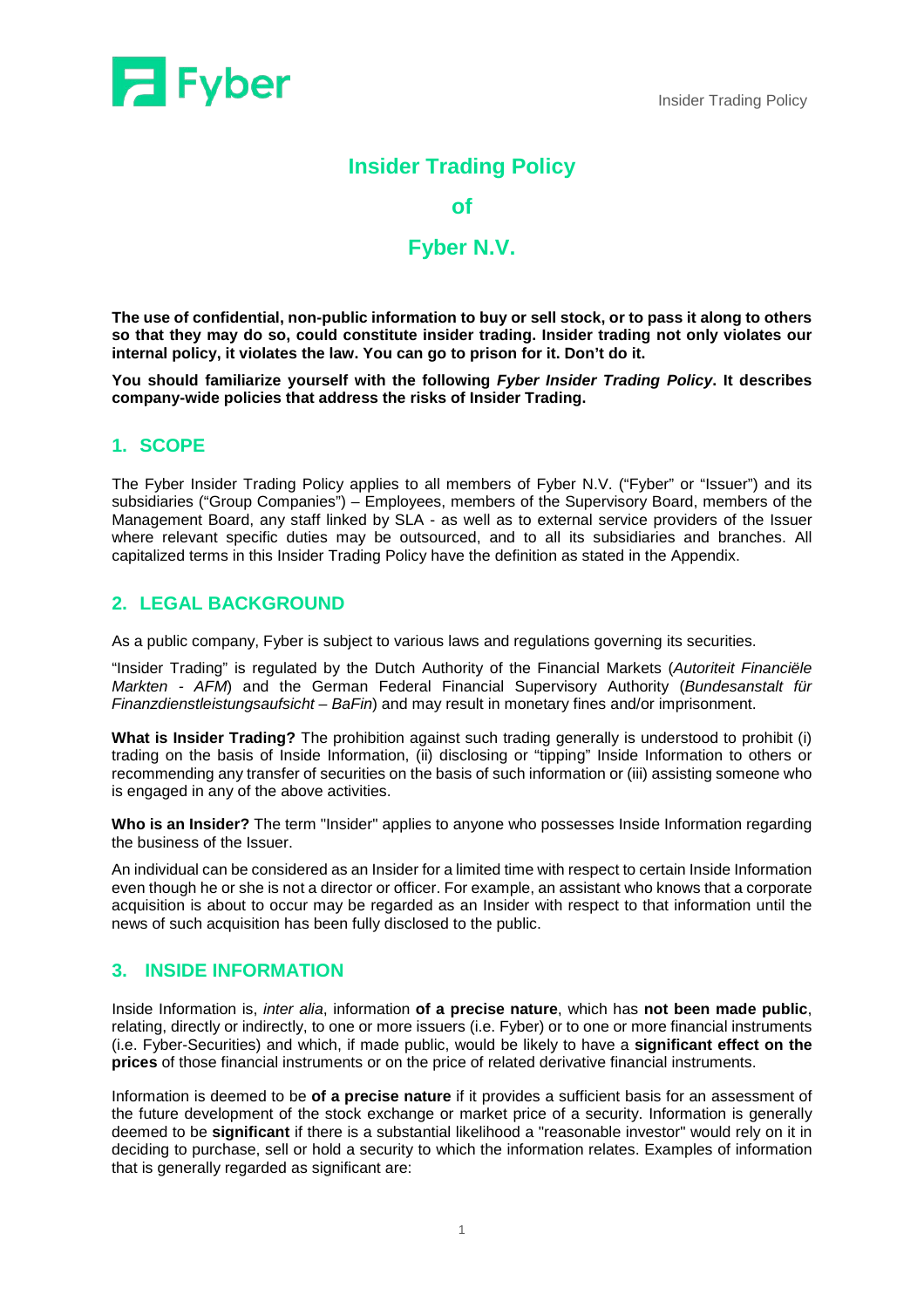

- (a) Undisclosed financial results;
- (b) Projections that significantly differ from external expectations;
- (c) Major proposed or pending acquisitions, investments or mergers;
- (d) Significant project or product developments;
- (e) Changes in key personnel of the Issuer;
- (f) Changes in dividends;
- (g) Stock splits;
- (h) Stock buy-backs;
- (i) New equity or debt offerings;
- (j) Positive or negative developments in outstanding significant litigation;
- (k) Events that may result in the creation of a significant reserve or write-off or other significant adiustments to the financial statements:
- (l) Actual or threatened significant litigation or inquiry by a governmental or regulatory authority; and
- (m) Any other facts which might cause the Issuer's financial results to be substantially affected.

## **4. EMPLOYEES' RESPONSIBILITY**

This Fyber Insider Trading Policy contains rules that the Issuer requires its Employees to follow. However, it does not release Employees from the duty to act in accordance with applicable law and regulation. The Issuer requires its Employees to act in accordance with the law and a violation of the applicable rules in relation to trading in securities may give rise to disciplinary action, even if that act does not violate this Fyber Insider Trading Policy.

Persons that are required to make a notification pursuant to this FYBER Insider Trading Policy as outlined in paragraph 9, are responsible for the correctness and timeliness of the notifications required by this Fyber Insider Trading Policy and applicable law, even if the Compliance Officer conducts such notification on behalf of such person.

### **5. PROHIBITION FROM EXECUTING TRANSACTIONS**

**Every Employee is prohibited from using Inside Information to (attempt to) Execute a Transaction in Fyber-Securities**. Cancelling or amending an order concerning Fyber-Securities is also considered Executing a Transaction.

The prohibition shall not apply, *inter alia,* to:

- i. the award or grant of Fyber-Securities under the Fyber employee stock option plan, in the preplanned and organised approach as foreseen thereunder regarding the conditions, the periodicity, the time of the award, the group of entitled persons to whom the financial instruments are granted and the amount of financial instruments to be awarded, and the award or grant of financial instruments takes place under a defined framework under which any Inside Information cannot influence the award or grant of financial instruments.
- ii. the exercise of options assigned to Employees under the Fyber employee stock option plan, as well as sales of the shares acquired pursuant to such exercise, provided that all of the following conditions are met:
	- (a) the Issuer is notified about the exercise or conversion at least four months before the expiration date;
	- (b) the decision to exercise or convert is irrevocable; and
	- (c) the Compliance Officer has authorised the exercise or conversion prior to proceed;
- iii. any other transactions specifically allowed under Dutch and German legislation or regulation.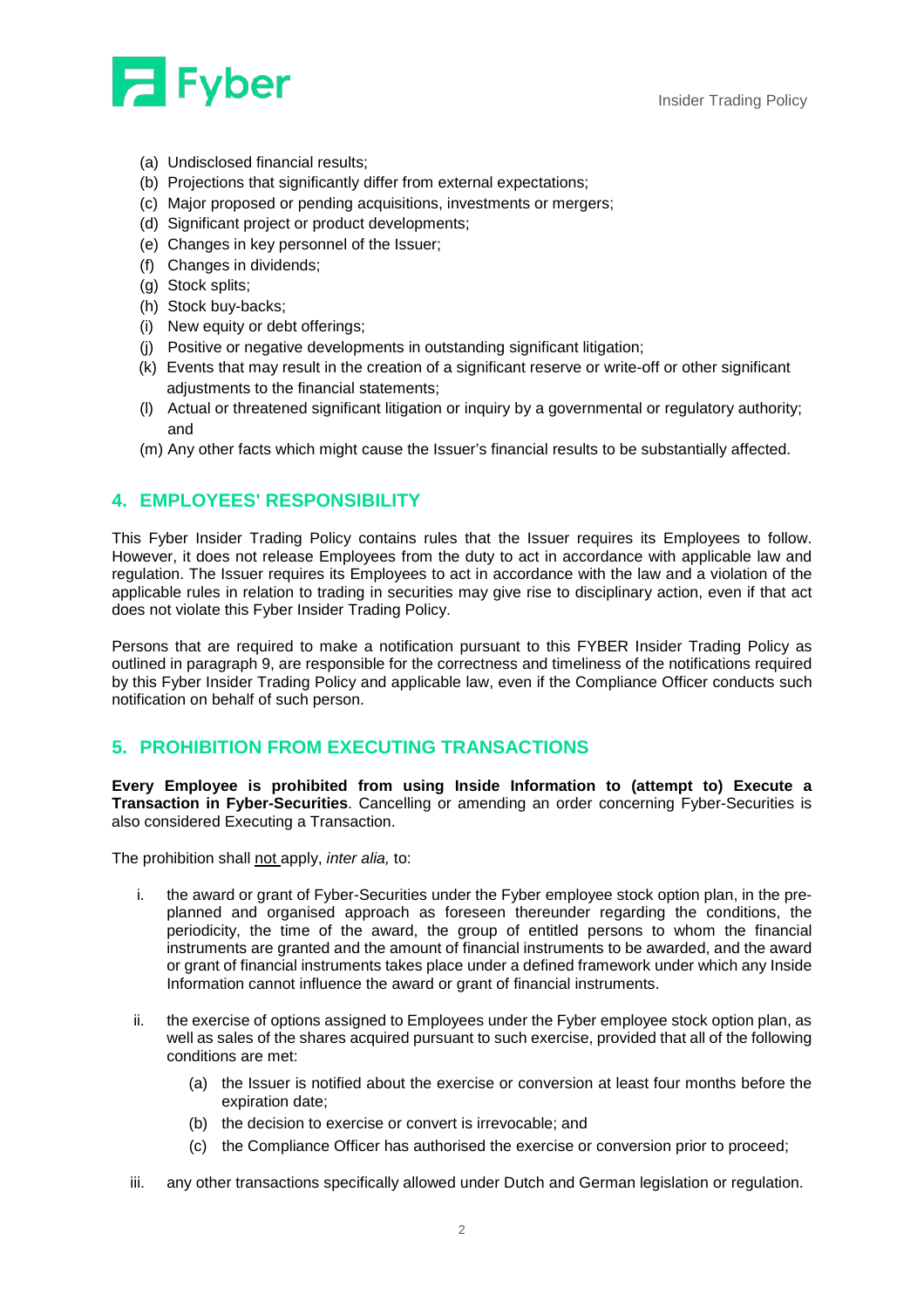

Furthermore, no Employee should trade in the securities of another corporation if the Employee learns in the course of his or her employment Inside Information about the other corporation.

## **6. PROHIBITION FROM RECOMMENDING THE EXECUTION OF TRANSACTIONS**

Every Employee is prohibited from recommending or inducing anyone to Execute a Transaction in Fyber-Securities if he or she is in the possession of Inside Information.

## **7. CONFIDENTIALITY**

The Employee should avoid mixing private and business matters, as well as the reasonably foreseeable appearance of it. The Employee should handle the business information available to him or her carefully. This information should be kept separate from the Employee's private life.

Every Employee is prohibited from disclosing Inside Information, or information he or she suspects to be Inside Information, to anyone (including other Employees) other than in the normal course of the exercise of his or her employment, profession or duties where such disclosure is made on a strict need to know basis and the recipient of the Inside Information is under an obligation of confidentiality.

If an Employee is in doubt as to whether a prohibition applies to him or her, he or she should contact the Compliance Officer.

### **8. CLOSED PERIODS**

Every **Manager** is prohibited from executing a Transaction in Fyber-Securities during a **Closed Period**, i.e.:

- i. the period of 30 calendar days immediately preceding the announcement of the financial results of an annual or semi-annual report;
- ii. the period of 21 calendar days immediately preceding the announcement of an (interim) dividend;
- iii. the period of 1 month immediately preceding the first publication of a prospectus regarding an offer to the public of Fyber-Securities (or, if shorter, as from the date the offer was first resolved on until the date of the first publication).

It is recommended that **Persons Closely Associated** to a Manager respect the same restrictions as a matter of precaution.

Without prejudice to paragraph 5, the prohibitions of this paragraph shall not apply to:

- i. the award or grant of Fyber-Securities under the Fyber employee stock option plan, in the pre-planned and organised approach as foreseen thereunder regarding the conditions, the periodicity, the time of the award, the group of entitled persons to whom the financial instruments are granted and the amount of financial instruments to be awarded, and the award or grant of financial instruments takes place under a defined framework under which any Inside Information cannot influence the award or grant of financial instruments.
- ii. the exercise of options assigned to Employees under the Fyber employee. stock option plan, as well as sales of the shares acquired pursuant to such exercise, provided that all of the following conditions are met:
	- (a) the Issuer is notified about the exercise or conversion at least four months before the expiration date;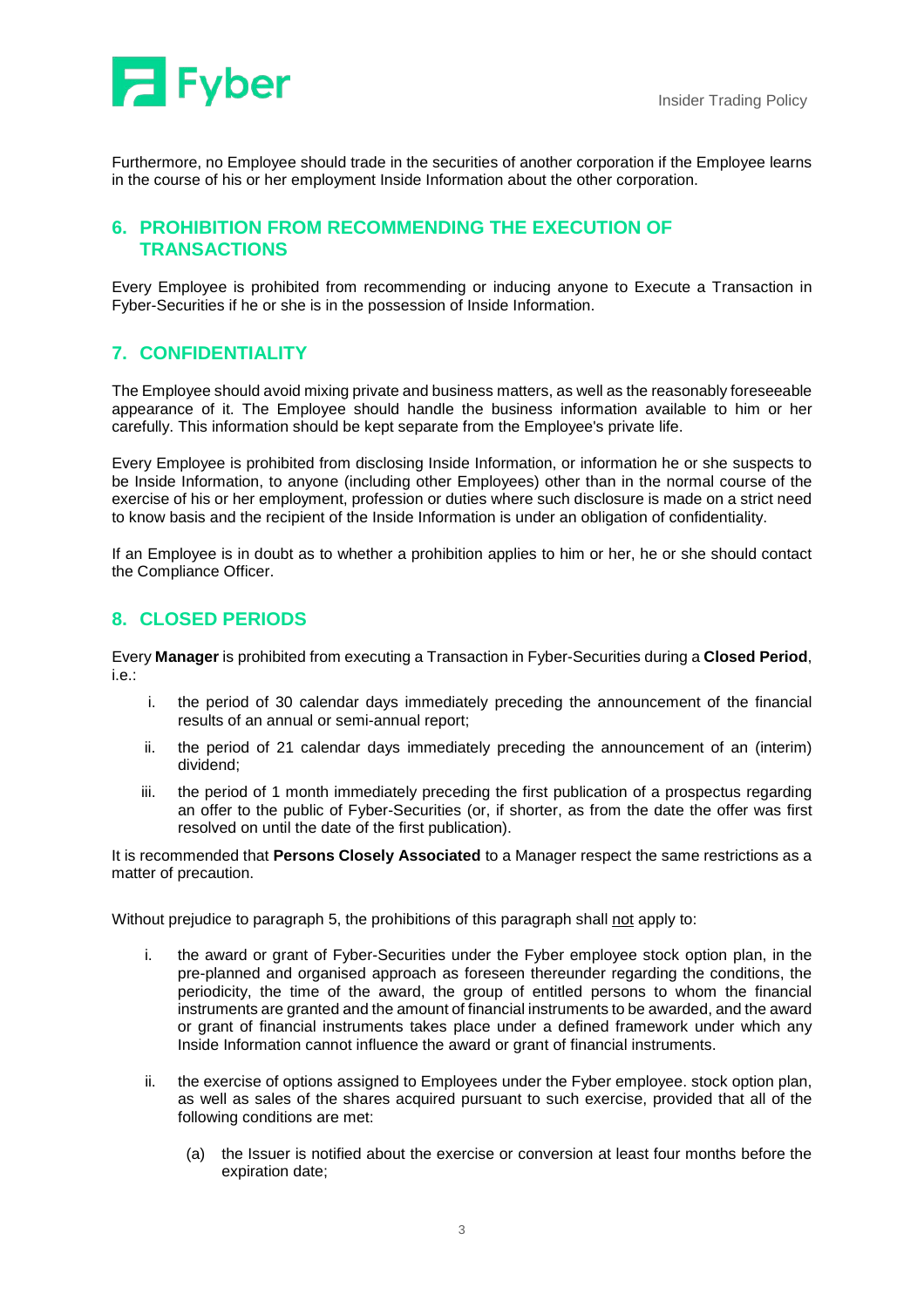

- (b) the decision to exercise or convert is irrevocable; and
- (c) the Compliance Officer has authorised the exercise or conversion prior to proceed;
- iii. any other transactions specifically allowed under the Dutch and German legislation or regulation.

The Issuer shall announce in time, before the beginning of each calendar year, which periods during the relevant calendar year shall classify in any case as Closed Periods. Any changes or additions shall be announced in the same manner during the course of the calendar year.

## **9. NOTIFICATION OBLIGATIONS**

#### *Forms*

The notifications referred to in this paragraph 9 shall be made by using forms supplied by the Compliance Officer. In making the notifications, the questions contained in the forms must be answered in a complete and truthful manner.

#### *Notification Obligations of Managers, including members of the Management Board and Supervisory Board*

i. Managers must notify the Compliance Officer and the AFM in writing of **any Transaction Executed in Fyber-Securities** within **two business days** after the date on which the Transaction has been executed. Such notification must comply with article 19 of the MAR.

This notification may be delayed until the moment that the transactions amount to a sum of at least EUR 5.000 (five thousand) in the calendar year concerned. Every transaction must be notified separately.

- ii. Members of the Management Board and members of the Supervisory Board must notify the Compliance Officer and the AFM **within two business days of any change in the number of Fyber-Securities at their disposal**, including options granted under the FYBER employee stock option program, and of any change in the **number of votes** that they can cast on the issued capital of the Issuer. Such notification must comply with section 5:48 Wft.
- iii. Members of the Management Board and members of the Supervisory Board must within two weeks of their **designation or appointment** notify the Compliance Officer and the AFM of the number of Fyber-Securities at their disposal and the number of votes they can cast on the issued capital of the Issuer. Such notification must comply with section 5:48 Wft.
- iv. The Compliance Officer must immediately notify the AFM in writing if a member of the Management Board or Supervisory Board is no longer a member of the Management Board or Supervisory Board**.** Such notification must comply with section 5:48 Wft.
- v. Managers must report the Compliance Officer any **Persons Closely Associated** (as defined below) and notify him/her immediately of any changes. Fyber is legally obliged to maintain and update an unpublished list of its Managers and Persons Closely Associated with them (article 19 MAR)

#### *Notification obligations of Persons Closely Associated to Managers, including members of the Management Board and Supervisory Board*

vi. Managers who are obliged to notify their transactions in Fyber-Securities should be aware that the following persons who are closely associated to them are under a statutory obligation to notify the AFM and the Issuer when they Execute a Transaction in Fyber-Securities (**Persons Closely Associated to Managers**). These are defined as: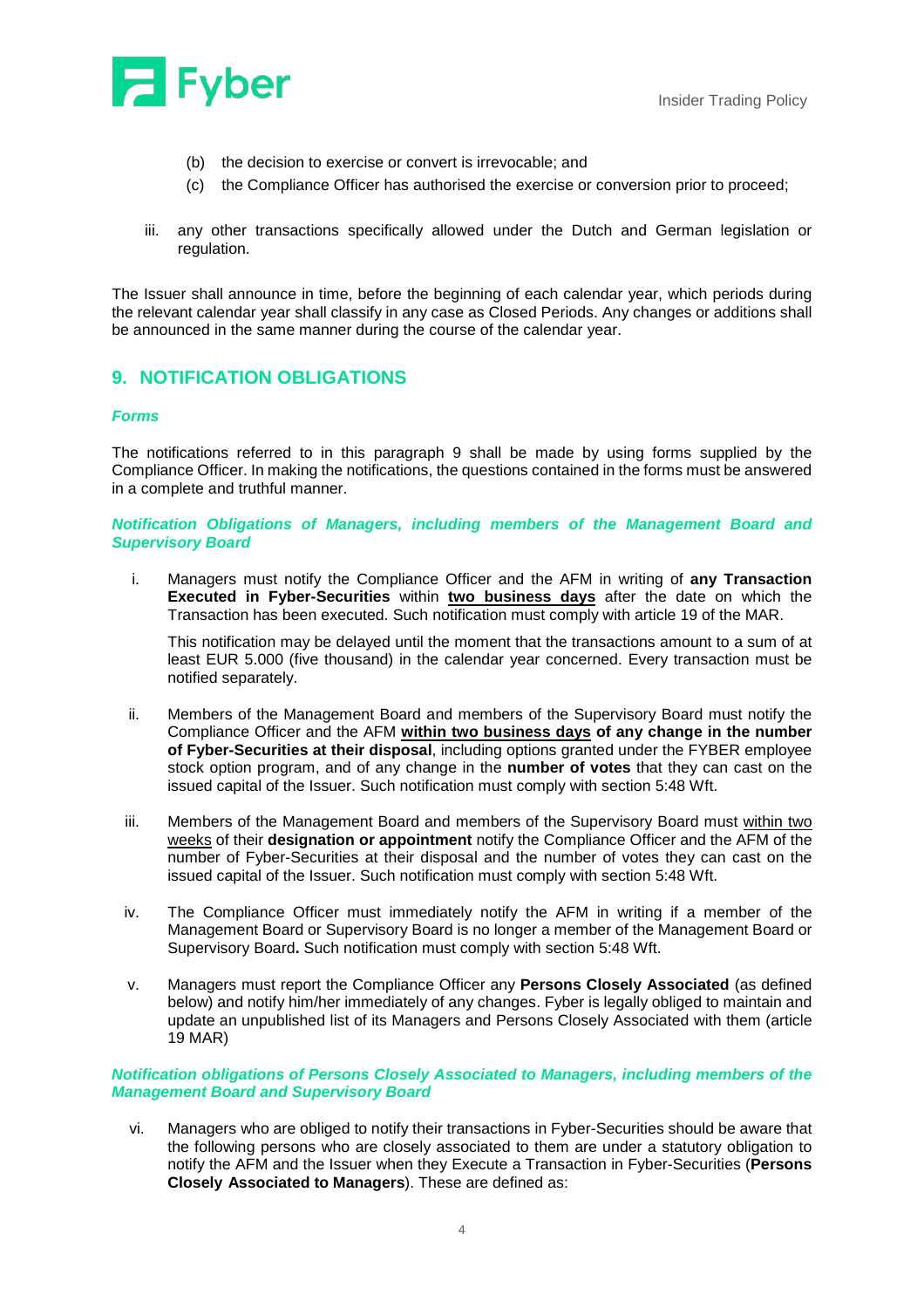

- (a) a spouse, registered partner or life-companion,
- (b) a dependent child in accordance with national law,
- (c) a relative who has shared the same household for at least one year on the date of the transaction concerned; or
- (d) legal persons/trust/partnership
	- 1. the managerial responsibilities of which are discharged by the Manager
	- 2. the managerial responsibilities of which are discharged by a Person Closely Associated to the Manager,
	- 3. which are controlled by a Manager or by a Person Closely Associated to the Manager, or
	- 4. which were set up for the Managers' benefit or for the benefit of a Person Closely Associated to the Manager, or
	- 5. the economic interests of which are substantially equivalent to the Managers' economic interests or to those of a Person Closely Associated to the Manager.

The notification may be delayed by the (legal) person until the moment that the transactions amount to a sum of at least EUR 5.000 (five Thousand) in the calendar year concerned. Every transaction must be notified separately.

vii. Each Manager shall inform the above-mentioned Persons Closely Associated to such Manager about their notification obligations in writing immediately and keep a copy of this notification and they shall provide the names of these persons to the Compliance Officer. A corresponding template is available from the Compliance Officer.

#### **10.COMPLIANCE OFFICER**

The Management Board shall appoint a Compliance Officer and may dismiss him or her at any time. The Management Board shall announce the identity of the Compliance Officer and where he or she can be reached. If the Compliance Officer is absent or otherwise unavailable or unable to perform his or her duties, the CEO will perform the function of the Compliance Officer,

The Compliance Officer has the duties and powers conferred by these rules. The Management Board may confer additional duties and powers on the Compliance Officer.

The Compliance Officer may in consultation with the Management Board designate one or more deputies, who may be established in other countries and who may, for the benefit of the Employees in those countries, exercise such duties and powers as the Compliance Officer shall determine in consultation with the Management Board. The Compliance Officer may in consultation with the Management Board designate persons to replace him or her during absence.

#### **11.INVESTIGATIONS**

The Compliance Officer may, to the extent permitted by law, decide to initiate investigations into all Transactions in Fyber-Securities Executed by Employees.

The Compliance Officer shall report the results of the investigation to the chairman of the Management Board in writing. Before reporting to the chairman of the Management Board, the Employee shall be entitled to respond on the investigation results. The chairman of the Management Board shall inform the Employee on the final outcome of the investigation. If the chairman of the Management Board is the subject of the investigation, his or her functions in relation to the investigation will be performed by the chairman of the Supervisory Board.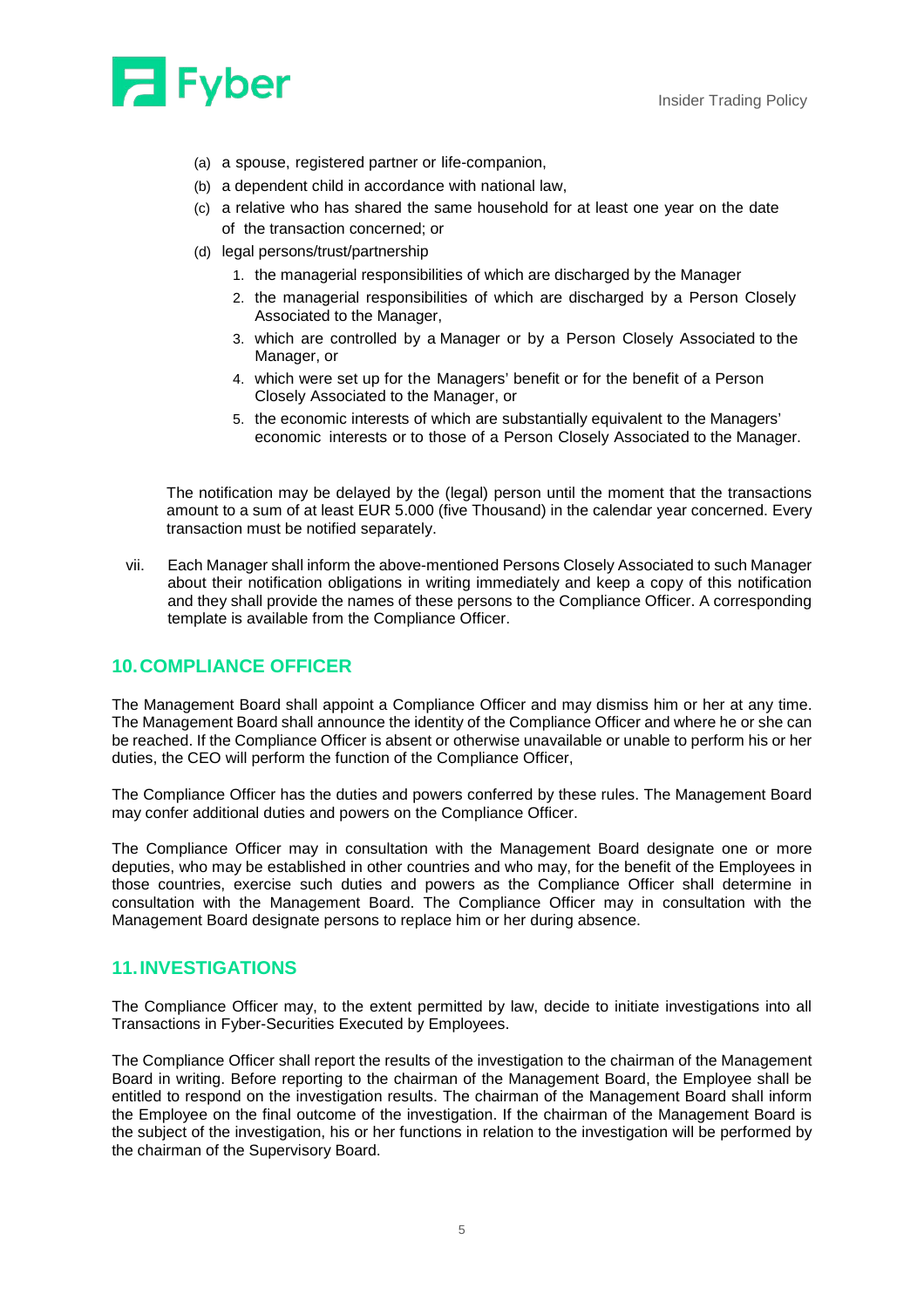## **12.INSIDER LIST**

According to Article 18 para. 2 MAR, the Issuer is required to maintain a list ("Insider List") of persons identified as Insiders.

This Insider List must always be updated promptly and made available to AFM and the BaFin upon request.

The Insider List differentiates between deal-specific or event-based Insiders, and permanent Insiders, i.e. individuals who have access at all times to all Inside Information.

The Compliance Officer shall notify the persons referred to in the Insider List in writing about the prohibitions resulting from the access to Inside Information and the possible sanctions for violation of such provisions.

### **13.SANCTIONS**

In case of violation of one or more provisions of these rules, the Issuer or, as the case may be, the employer reserves the right to impose any sanctions which he is entitled to impose pursuant to the law and/or the (employment) agreement with the party concerned.

Such sanctions include termination of the (employment) agreement with the party involved, whether or not by way of summary dismissal. The Issuer may also inform the AFM, the BaFin and/or other authorities of their findings.

The violation of one or more provisions of this Insider Trading Policy, or the attempt to perform any action constituting any such violation, may be (i) punishable by criminal sanctions, including imprisonment and monetary fines, (ii) disgorgement of profits, and/or (iii) administrative sanctions, including administrative fines.

### **14.OTHER PROVISIONS**

The provisions of these rules can be amended and supplemented by a resolution of the Management Board. Amendments and supplements shall enter into force upon their announcement, unless the announcement specifies a later date.

The Management Board shall have the power to take decisions in those cases, which are not covered by these rules.

The Insider Trading Policy is posted on the Issuer's website.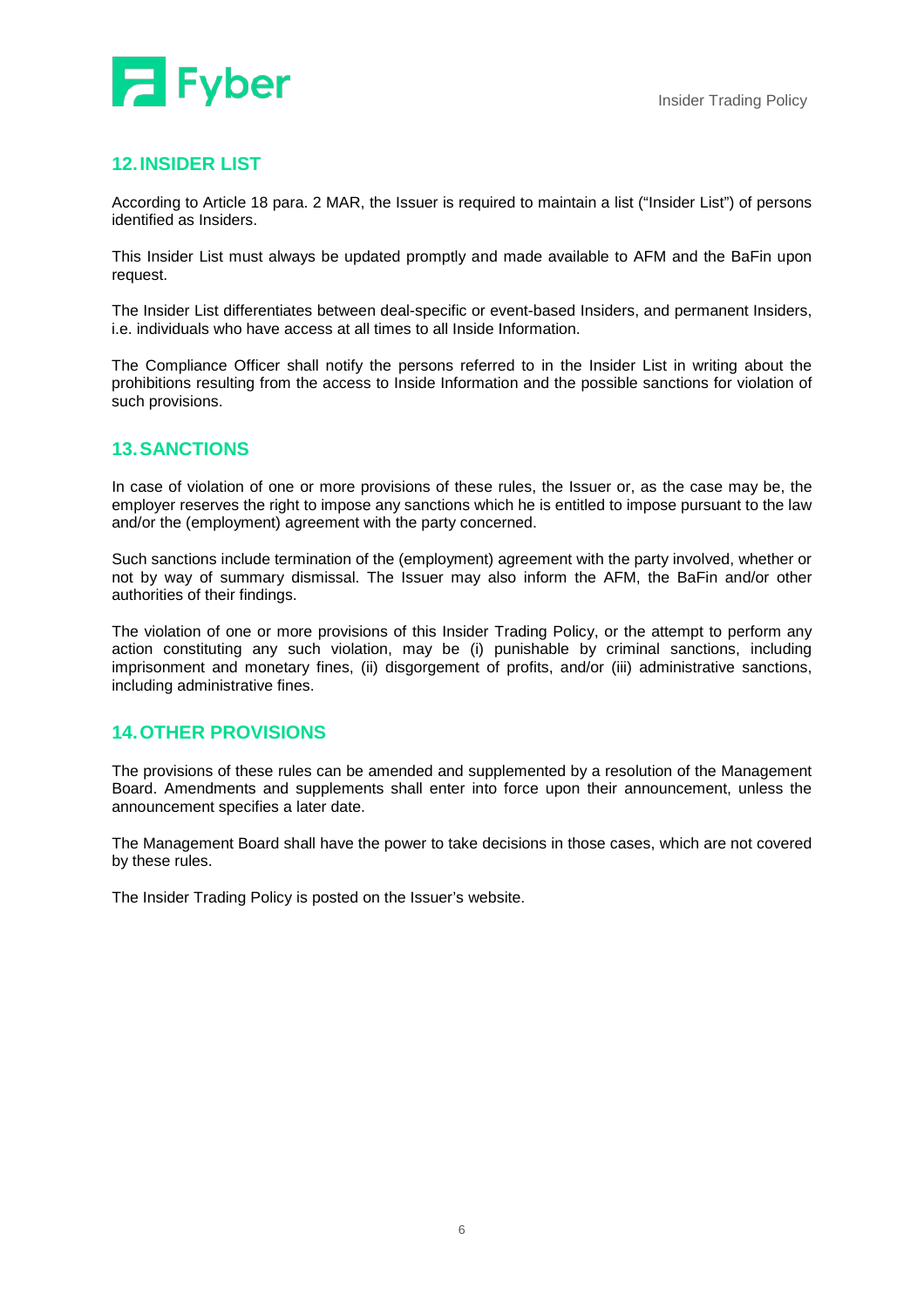

## **APPENDIX**

| <b>Definitions:</b> |  |
|---------------------|--|
|                     |  |

| <b>AFM</b>                                               | means the Dutch Authority for the Financial Markets (Autoriteit<br>Financiële Markten)                                                                                                                                                                                                                                                                                                                                                                                                                                                                         |
|----------------------------------------------------------|----------------------------------------------------------------------------------------------------------------------------------------------------------------------------------------------------------------------------------------------------------------------------------------------------------------------------------------------------------------------------------------------------------------------------------------------------------------------------------------------------------------------------------------------------------------|
| <b>BaFin</b>                                             | means the German Federal Financial Supervisory Authority<br>(Bundesanstalt für Finanzdienstleistungsaufsicht)                                                                                                                                                                                                                                                                                                                                                                                                                                                  |
| <b>Closed Period</b>                                     | means the period as referred to in paragraph 8                                                                                                                                                                                                                                                                                                                                                                                                                                                                                                                 |
| <b>Issuer</b>                                            | means the public limited company Fyber N.V., with corporate seat<br>in Amsterdam, the Netherlands and its registered office in Berlin,<br>Germany.                                                                                                                                                                                                                                                                                                                                                                                                             |
| <b>Compliance Officer</b>                                | means the officer appointed by Management Board who is<br>responsible for the compliance function                                                                                                                                                                                                                                                                                                                                                                                                                                                              |
| <b>Employee</b>                                          | means any person employed by, or in any other type of relationship<br>of authority to, the Issuer or any Group Company, irrespective of<br>the duration of the employment, as well as the members of the<br>Management Board and the members of the Supervisory Board.                                                                                                                                                                                                                                                                                         |
| Execute a Transaction or<br><b>Transactions Executed</b> | means to directly or indirectly and for one's own account or for the<br>account of others, buy or sell Fyber-Securities or effect any other<br>legal act aimed at acquiring or disposing Fyber-Securities (such as<br>exchanging or donating securities; buying or writing options on<br>securities; exercising options on securities, conversion of<br>convertible bonds). For the prohibition of Insider Trading as stated<br>in paragraph 2, (trying to) amend or cancel an order concerning<br>Fyber-Securities is also considered Executing a Transaction |
| <b>Group Company</b>                                     | means                                                                                                                                                                                                                                                                                                                                                                                                                                                                                                                                                          |
|                                                          | (a) any legal entity or company that is part of the same group of<br>companies as the Issuer, as referred to in section 24b, book 2<br>of the Dutch Civil Code;                                                                                                                                                                                                                                                                                                                                                                                                |
|                                                          | (b) any legal entity or company in which the Issuer has a<br>participating interest as referred to in section 24c, book 2 of<br>the Dutch Civil Code, if the turnover of that legal entity or<br>company as most recently determined constitutes at least 10%<br>of the consolidated turnover of the Issuer, and                                                                                                                                                                                                                                               |
|                                                          | (c) any entity (if any) holding 25% or more of the Issuer's issued<br>share capital                                                                                                                                                                                                                                                                                                                                                                                                                                                                            |
| <b>Inside Information</b>                                | means any information of a precise nature, including information<br>regarding an intermediate step in a protracted process, which has<br>not been made public, relating, directly or indirectly, to the Issuer or<br>Fyber-Securities which, if made public could have a significant                                                                                                                                                                                                                                                                           |